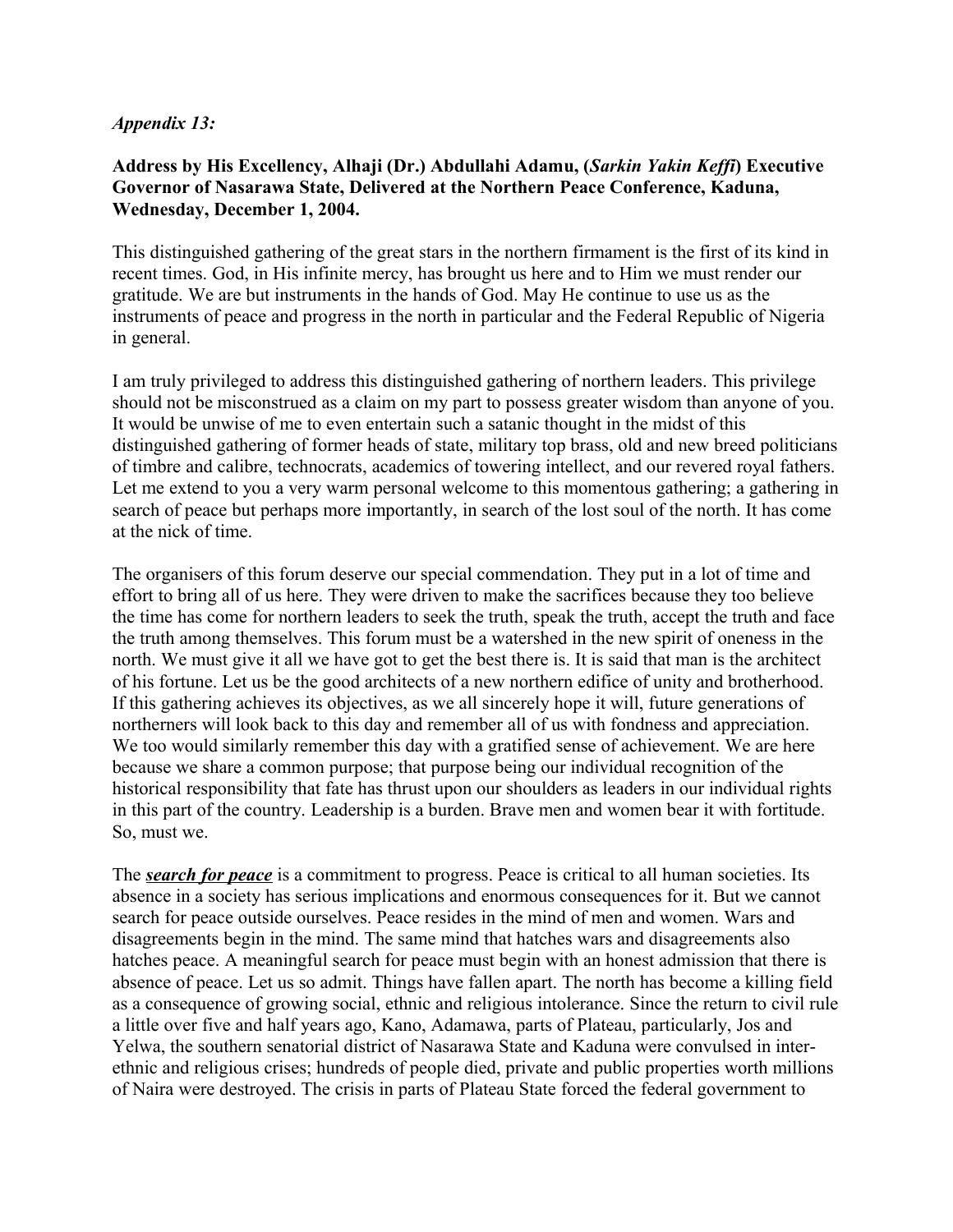impose a six month emergency rule on the state as part of efforts to stem the violence and prevent it from spreading to other parts of the country. Thousands of victims of these crises are still nursing the wounds. The guns are silent at the moment but we must not give in to complacency. We must take concrete steps to arrest the situation. If we fail, the north would be doomed and with it the fate of our people. History and future generations of northerners will hold us duly responsible. None of us will escape the harsh judgment of history.

We must get back to those times when our tribes and religions were instruments of unity and peaceful co-existence and not a source of discord and strife. The Premier of the then Northern Region and our revered leader, Sir Ahmadu Bello, Sardaunan Sokoto, of blessed memory, always spoke fondly and genuinely of the north as a family. He saw himself as a father of the region. And he showed that he was an ideal political father. The sense of family infused all his actions and decisions. He promoted a northern family in which the sons of the rich and the sons of the poor ate from the communal bowl like blood brothers. He brought the sons of royalty and the sons of commoners together to forge a common purpose in the Federal Republic. He promoted religious tolerance and inter-ethnic harmony. He sought for the best for the region. He fought for what was best for the people. For us, he gave his life in the prime of his political career.

The house he built has more or less fallen. The region is in disarray because the bond of the northern family has snapped. The north has degenerated into an atomistic society in perpetual conflict with itself; a vampire sucking its own blood. It has been the north against the north. Even northern military men turned their guns against the north. They toppled the Gowon administration in 1975; staged abortive coup against General Murtala Muhammed in which he lost his life in 1976. They overthrew President Shehu Shagari in 1983. They might have been motivated by what they considered to be the national interest rather than by their personal ambition. But did their action in any way serve the political and social interests of the north? Or, indeed, did they do more for the north than those they toppled?

Never in the history of this country has the north been as polarised as it is now. It is polarised along political, ethnic, religious and economic lines. The gap between Moslems and Christians is widening by the day. The same applies to the growing social inequality in the region. The super rich and the poor in this region lead parallel lives. This growing inequality is a perfect recipe for social discontent. History has taught us that the pauperisation of the people ultimately leads to social upheavals in which the rich become the victims. The rich among us must watch their back if they do nothing to ameliorate the condition of the poor.

*The concept of the core north and the Middle Belt is something we cannot run away from. Some of us believe that the attempt by the people of the Middle Belt region, also known as the North-Central zone, to create their own identity is inimical the northern interests.* Its leaders are accused of attempting to divide the north. It seems to me that we have judged them without trying to find out what their problems or their worries are. This agitation has a long political history dating back to the years before independence. The people of this zone made representations to Willink Commission set up the colonial authorities in 1957 to examine the fears of the minorities throughout the country. It would be wrong to suggest that this is a new political development. In any case, their agitation did not stop the people of this region from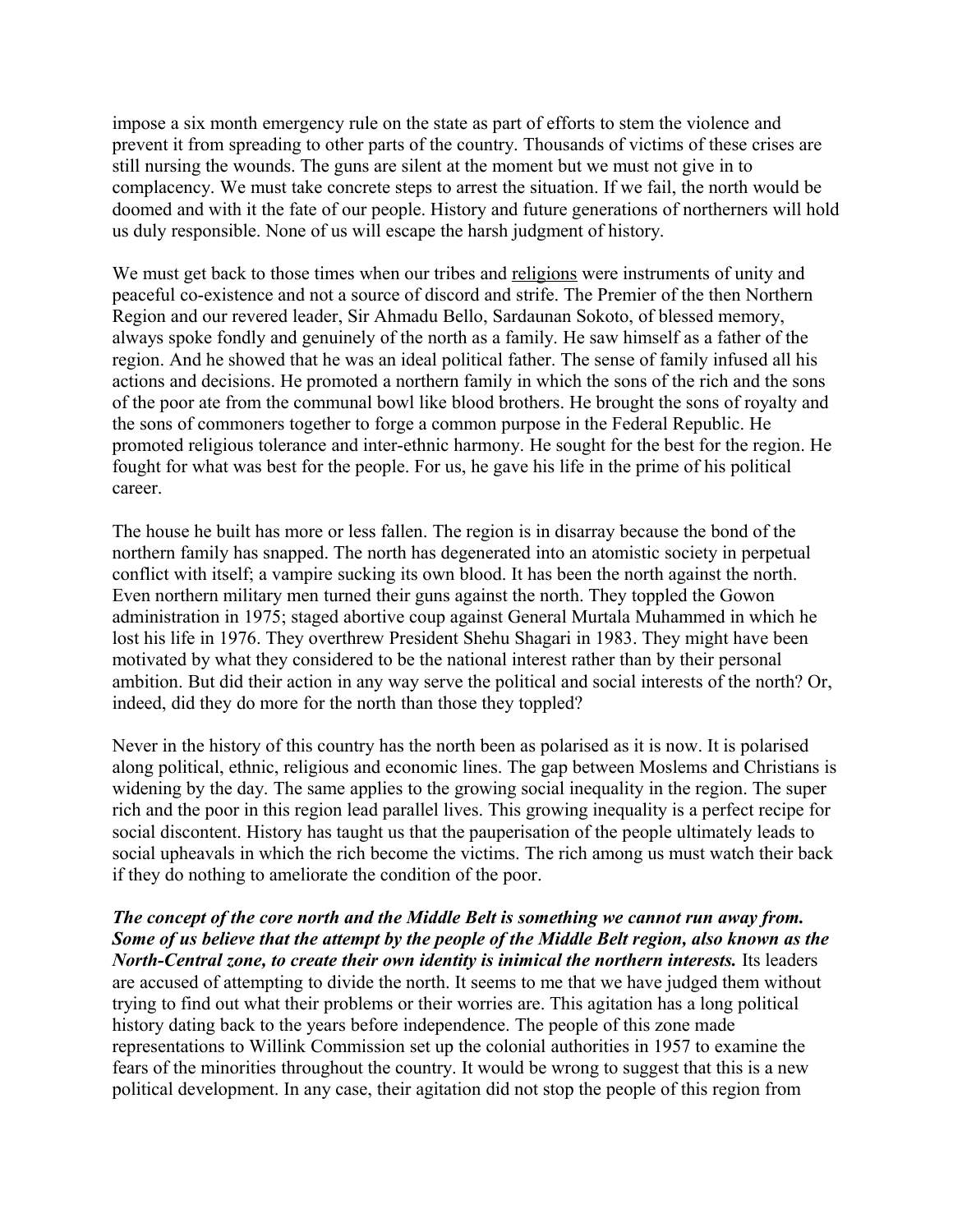being true and committed northerners. They have always stood up for the north. If there are fears about the agitation in any quarters, the most sensible thing is to discuss these fears and find a remedy to them.

The Northern Peace Forum is a clarion call on northern political, business, traditional and community leaders to rise up and shoulder the task of restoring the house the Saradauna built. This meeting raises the hope that we have heard and answered the clarion call. The house will not be ruined by either the short sightedness or the self-centredness of any one of us. We must draw the line in the sand at this forum.

This distinguished gathering must not begin in hope but end in despair. It must not be a talking shop in which each person must strive to have his say and then we go home empty-handed, unsure of what we have said; unsure of what we stand for, and unsure of where we go from here. *Let us be prepared to tell one another the bitter home truth where necessary. Let us have the grace to accept the truth. This forum is not an inquisition. No one is on trial here. As we begin this meeting, let us also bear in mind that the failure of a society is not the failure of the gods but of men and women who choose not to call a spade by its correct name. The times call for brutal frankness. Let us be frank. Conscience is wounded by dishonesty and pretensions.*

More than forty years ago when the then Western Region was torn by political crises, the late musician, Herbert Ogunde, composed a special song addressed to his people, the Yoruba. *Perhaps the most memorable phrase in that song was: "Yoruba, ronu." It means Yorubas, think. Let us borrow his advice and say to ourselves and our people: People of the north, think*. That is the theme of my address to this august gathering. It is a wake up call. The time has come for us and our people to wake up to the new realities in the nation's politics. The time has come *for us and our people to forge a common, united front*. The time has come for us and our people to define and articulate our broad social, economic and political objectives within the context of our federalism. In the context of the inter-play of social and political forces in Nigeria, we are all representatives of our states or geo-political zones. Therefore, let no one think that he can ascend the national ladder of power entirely on his own merit. This region is the step ladder for all of us. If we destroy this ladder, we destroy our chances of going anywhere in Nigerian politics.

Our gathering is a fair indication as to what is fundamentally wrong with Northern Nigeria in contemporary Nigerian politics. We represent diverse interest groups in the region. We have here members of the Northern Governors' Forum, members of Arewa Consultative Forum, members of the forum of the national assembly and the traditional institution as well as other lesser known interest or pressure groups. This rainbow collection is not a thing of beauty. It lacks the colour blend of the rainbow. Each of these groups purports to be the authentic voice of the north. Each group takes the liberty to define the northern agenda within the context of its motive. With the multiplicity of voices in the north, our people no longer know who speaks for them. They are confused by the many voices; they are bewildered by the many self-acclaimed leaders. They feel like sheep without a shepherd.

The Babel of voices is a symptom of a deeper malaise inherent in all societies where true political and traditional leadership is either lacking or has broken down. Such a society becomes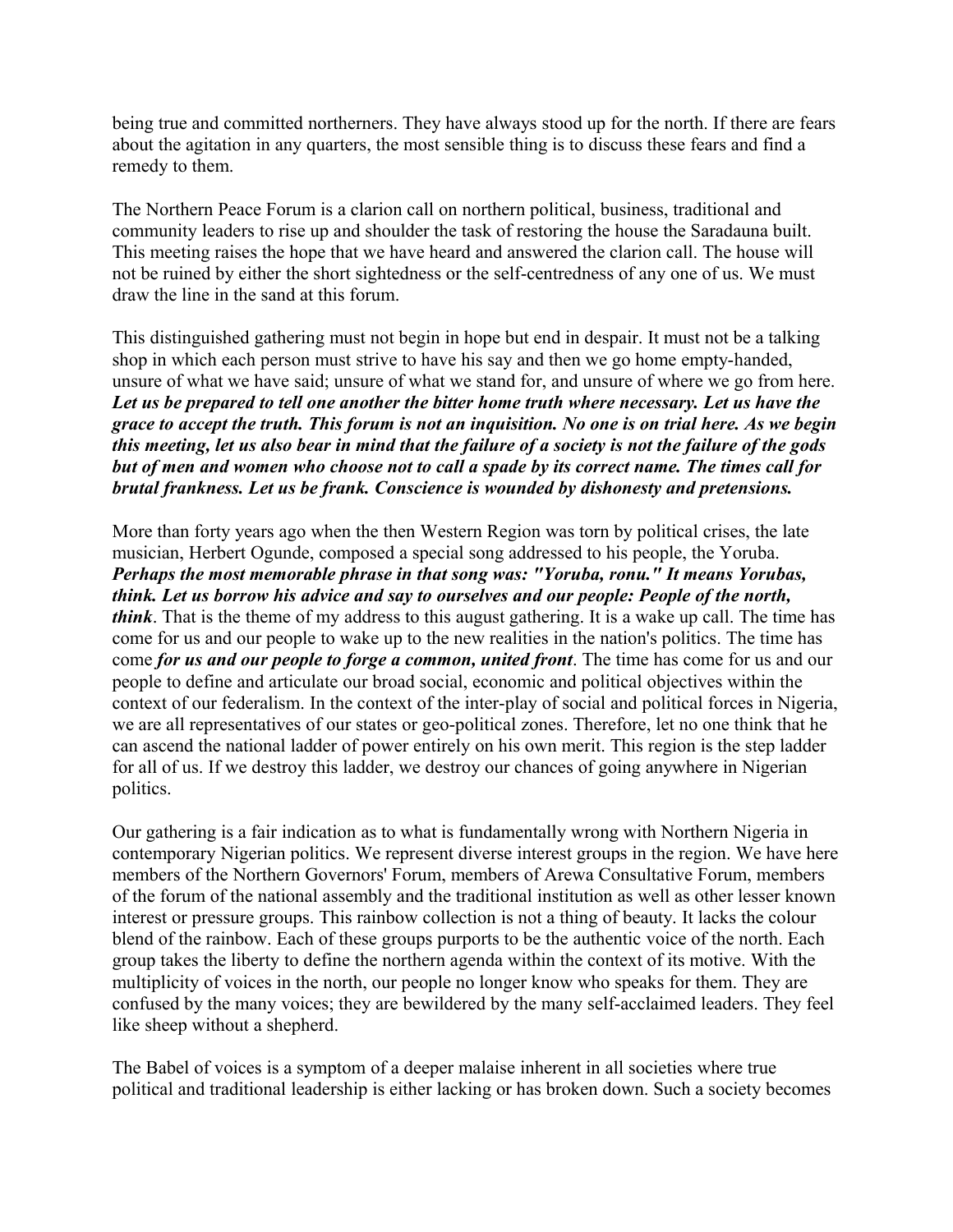a periwinkle kingdom in which everyone is a king. This has become the lot of the north. Individuals seek to carve out empires for themselves as local ethnic or religious champions. They preach hate and exaggerate our differences. Their inordinate pursuit of personal interests and agenda is at the expense of the interests of the north and its people. We talk across purposes and we act across purposes. The northern voice has more or less become a thin, whining voice. The rest of the country now feels inclined to ignore it or treat it with contempt. This region, like the famous Egyptian newspaper, Al-Ahram, was once dubbed *mai fada, aji.* When the north spoke, the rest of the country listened. It is not the same today. I have just told you why.

The political, social and economic interests of the north are ill-served by the present multiplicity of voices. We must have one voice and one voice only. That voice should emerge from our deliberations at this forum. This must be the beginning of a sincere effort to pull us back from the precipice and make the north what Sir Ahmadu Bello sacrificed his life for - a people united and bound with the cords of a common cause. We have repeatedly demonstrated the strength our unity and sense of national purpose each time our nation was on the brink. The crisis of the middle sixties which led the country into a thirty month civil comes easily to mind. If the north had had divergent voices and pulled in different directions, this country would have been history. Keeping Nigeria one would have been a task not done; a mission impossible.

*Our core values as a people are surely being eroded. Support for and loyalty to authority, respect for our elders, honesty and integrity form the core of our value systems. Our tradition upbringing in the north makes no room for selfishness or self-aggrandizement. These core values gave the north the moral leadership of this great country.* Sadly, a new generation of northerners regards these virtues of innocence as blasé. The core value system of a people is the foundation on which its progress is built. I see the foundation shaking in the storm of indifference. We must bring our youth home from the wilderness of radicalism and make them drink from the fountain of eternal wisdom of our core values.

Our country is now forty-four years old as an independent nation. Two important events have shaped a new national outlook. One was the military involvement in politics and the other, the Nigerian civil war. Both have had a profound and lasting effect on every aspect of our national life*. Indeed, it is right to view Nigerian politics as a product of two eras - the era before and the era after the civil war.* The era before the civil war was the era of nationalist politics in which the first generation of our political leaders grappled with the problems and challenges of independence from colonial rule. The period was characterised by regional political rivalries, some of which resulted in intra-tribal clashes.

The era after the civil war, including the long period of military rule, brought with it a new national political complexion in which the military, technocrats and academicians are major players at state and national levels. Post-civil war Nigeria is a vastly different country from the pre-civil war Nigeria. In general terms, we are still contending with the same problems such as tribalism, the locus of power, etc. But these problems have taken on new, almost intractable complexities. The creation of states did not destroy tribal loyalty. It accentuated it. Our national political interests are more than ever before defined strictly in terms of tribal interests. There is hardly a pretence to nationalism. Where the states are ethnically homogenous, they are regarded as merely administrative units of tribal interests.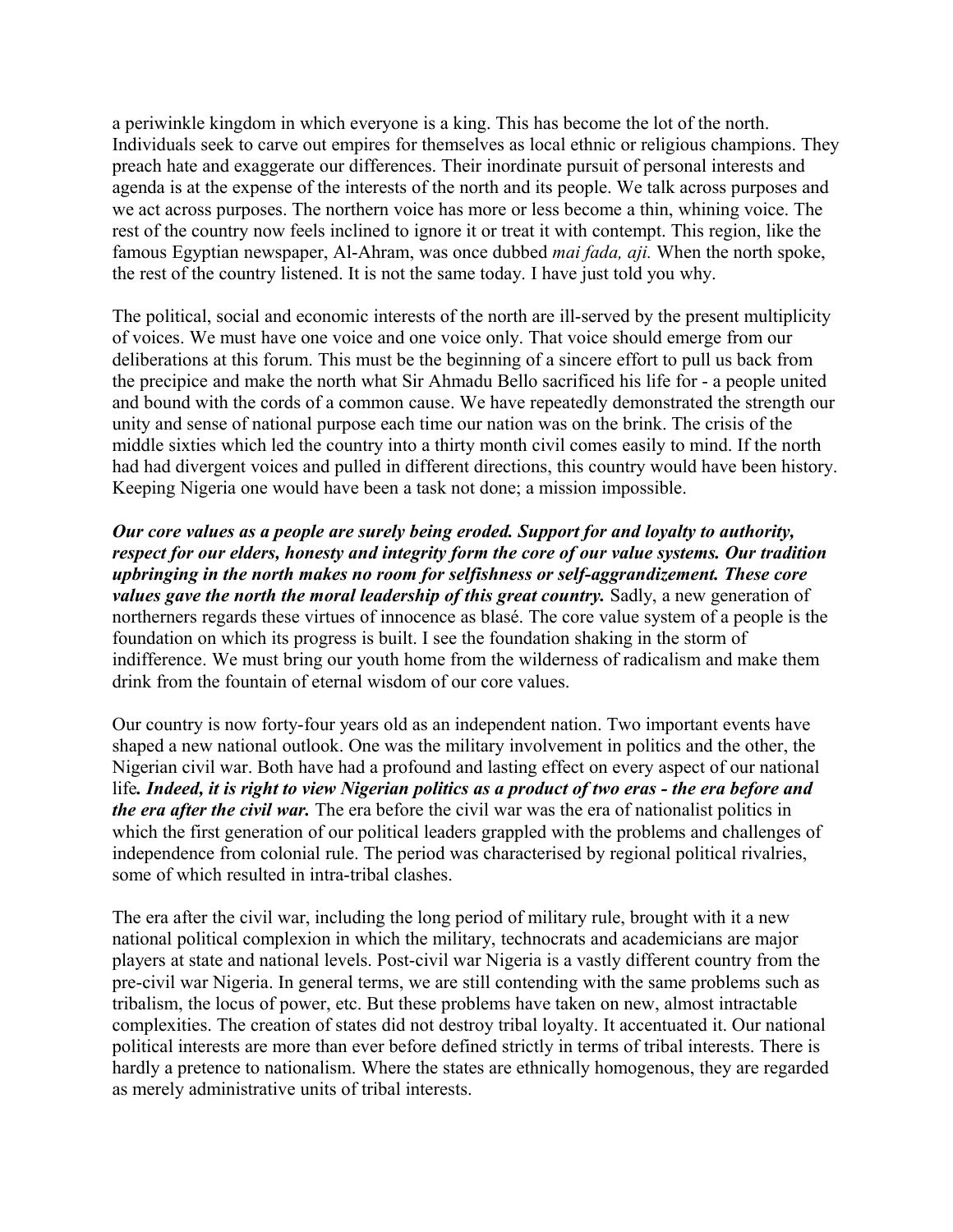The era after the civil war has been an era of identity crisis for the north. Its tragedy is that the first generation of political leaders of the other three regions, East, West and the Mid-West, outlived their contemporaries in the north by between twenty and twenty-four years. Chief Obafemi Awolowo, Dr. Nnamdi Azikiwe and Chief Dennis Osadebay guided their respective regions through much of the years of the military regime and the changing times in our national politics. They defined and determined the political interests of the Yoruba and the Igbo respectively. We had no one to define our political interests and the direction we should follow. Self-preservation being the first law in nature, many of us found it expedient then to repudiate our first generation of political leaders and what they stood for. We denounced them. The other regions glorified and even deified their first generation of political leaders. We turned our political heroes into villains.

The political crisis following the annulment of the June 12, 1993 presidential election, witnessed the birth of two major ethnic pressure groups, namely, Afenifere for the Yoruba in the southwest and Ohaneze in the south-east. Their primary brief is to define, pursue, promote and defend the rights and the political, economic and other interests of the Yoruba and the Igbo respectively in our national politics. And we must concede that they are doing a great job.

The north saw the handwriting on the wall. It responded to this development with the setting up of the *Arewa Consultative Forum*. The founding fathers of the forum told the world that the forum was non-political. In less than one year, however, they changed their tune. They decided the forum should be fully political and to define a political agenda for the north, including who its candidate for national leadership should be. This created a crisis of focus for the forum. However, we must admit that the founding fathers of the forum, all of whom are men of timbre and calibre, were motivated by a genuine desire to unite the north and strengthen its voice in national affairs. The forum has provided a counter-weight to Afenifere and Ohaneze. I congratulate the forum and its leaders.

ACF is not essentially a tribal pressure group because the north, unlike the south-west and the south-east, is ethnically heterogeneous. This is, perhaps its main weakness. Its leaders cannot speak out or react to national issues with the same passion with which Afenifere and Ohaneze pursue their respective tribal political agenda. Afenifere sees itself as the godfather of Alliance for Democracy, AD, which is an entirely south-west political party. It dictates to the party on all national issues as they affect the interests of the Yoruba. But its grip has become tenuous because AD is confined to one state, Lagos, alone.

I draw your kind attention to a major political development in the south-west in the 2003 general elections. The region came in from the cold. President Olusegun Obasanjo has done what the great Awo could not do. He brought the Yoruba into the mainstream of Nigerian politics. For the first time in the history of this country, a political party other than that formed by Awo or his supporters, is the ruling party in the south-west. You may say that the president and his people have seen the light. It confirms my belief that a region or zone that does not understand and move with the dynamics of our contemporary national politics is doomed to remain a lone spectator. Pluralism may be the soul of democratic politics but pragmatism is its own political reward.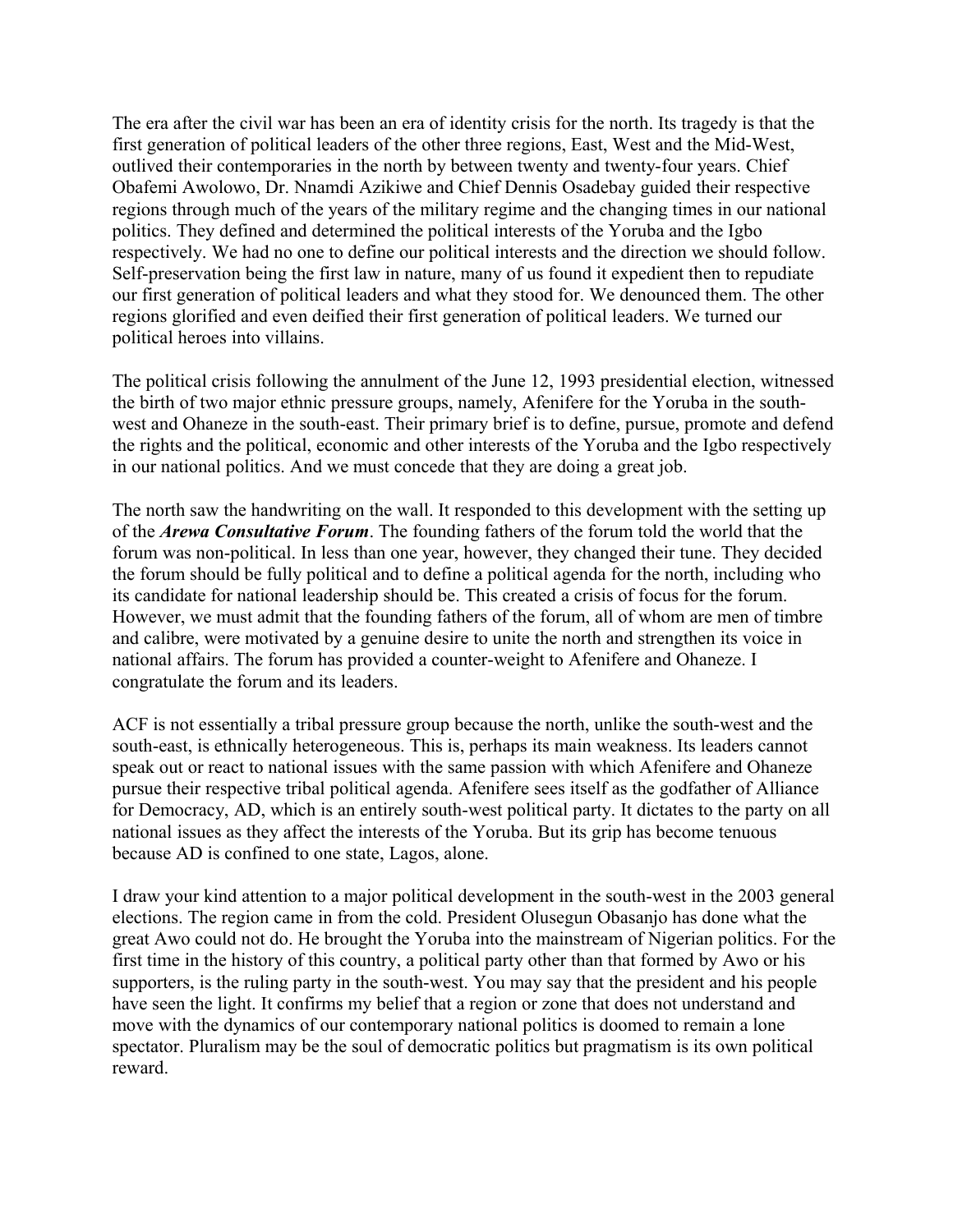The north is in the eye of the storm. The agitations for power shift and resource control in its variants such as true federalism or fiscal federalism, all of which are popular in all three geopolitical zones in the south, are directed squarely at the north. They feel quite strongly that the north has cheated them in all respects. It denied them the leadership of the country. They also believe that the north used its years in power to deprive them of their own resource, which is crude oil, the mainstay of the Nigerian economy. The average southerner believes that northern leaders stole the oil wealth or diverted it to develop the region at the expense of the areas that produce the wealth. They believe that every road in the north is a dual carriage way and every hamlet has all the modern amenities such as potable water, electricity, etc. This rather popular fiction has permeated every stratum in the south. They hate us for what they believe we and our leaders have done to them. The 1990 abortive coup against the Babangida administration showed this most clearly. In the coup announcement written by the coup leaders from the oil-producing states and read by the late Major Gwaza Orka, certain northern states were excised from Nigeria. The agitation for resource control ended with victory for its proponents with the abolition of the on shore-off shore dichotomy. The north is the great loser. President Obasanjo was opposed to the abolition of the on shore-off shore dichotomy because he knew it would be to the detriment of the north. In ignorance of his motive, many of us here even attacked him for his principled stand. Yet this is the man we tend to portray as a hater of the north. Even with this victory, we must not be naïve enough to think that it is over. We must give a thought to some possible developments such as a constitutional amendment granting each state the right to control its mineral resources. If that happens, all the northern states would be impoverished in one fell sweep. Let no one think that it cannot happen.

Anyone who talks to the north about power shift is preaching to the converted. We believe in it as a deliberate national policy that would best give every part of this country a sense of belonging. In the 1999 general elections, the north effected power shift with the election of Chief Obasanjo as president. This was not merely an attempt to appease the south-west over June 12. In that election, the north rejected its own son in favour of the late Chief Moshood Abiola from the south-west. We thus demonstrated our commitment to power shift from the famous June 12 election.

In the early years of his administration, *Chief Obasanjo* was regarded with suspicion by his own people as a northern stooge. They believe the north put him there to do its own bidding. I believe the north did not have a hidden agenda when it persuaded the chief to run for the nation's highest political office. When he had some problems with the national assembly it was promptly interpreted as evidence that he had refused to be the stooge and had to be removed. The national assembly was not doing the bidding of the north.

Unfortunately, we were more or less compromised. Some of us were at the same time complaining that the president had neglected and marginalised the north. We have never been told by those who drafted the chief into the presidential race what they bargained with him on behalf of the north. In complaining about him, we created the impression that the chief held power at the behest of the region and that it could take it away from him when it wanted. The impeachment move against him by the House of Representatives in 2002 further implicated the north in the suspicion of a hidden agenda. If the impeachment succeeded, the north stood to benefit because a northerner would have succeeded him. The north did not weigh the implication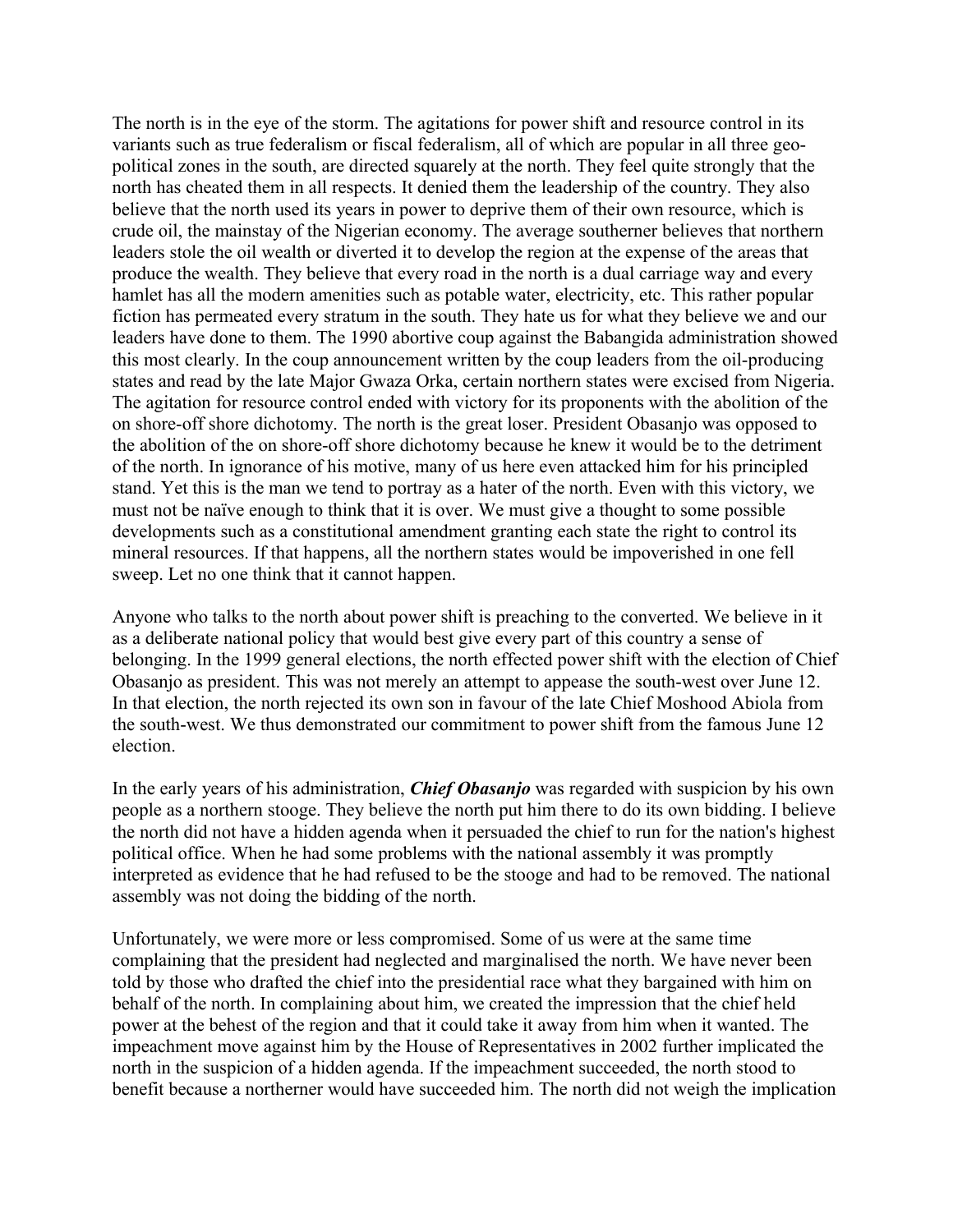of that eventually. But anyone with a modicum of our national political nous could see that the country would once again be thrown into a needless crisis whose outcome none of us could have predicted.

The attempt to deny Chief Obasanjo a second term in office was also spare headed by the north which also forced the PDP to go back on a subsisting party understanding and declare the race a free for all. Two northerners eventually contest the primaries against him. Why was the north behaving like a petulant child? The north cannot lead if it cannot follow.

## The special mark of our cultural training is to respect and support those in positions of authority. *Our religion teaches that power comes from God. It also teaches us that God cannot make mistakes. It is our moral and religious duty to support the leader that God chooses. The will of Allah must always remain supreme. That is the foundation of our religious faith*.

What did Chief Obasanjo do wrong? In what way or ways did he go against the political, social, economic and other vital interests of the north? *Was there an agreement between him and the north that he reneged? Perhaps, we may never get answers to these and similar questions*. The absence of answers more than anything weakened our entitlement to complaints. Moreover, in complaining of neglect, we gave the impression that the two years of Chief Obasanjo had such a negative effect on the north that it lost everything it gained when northerners ruled the country. We know this is not true.

The north remains a major player in the politics of this great nation. It has the advantage of number. No one can rule this country without the full and active support of the north. But this must not be interpreted to mean that the north reserves the right to appoint and fire the country's president. A Nigerian leader becomes such with the consent of the majority of all Nigerians. But politics being a game of give and take, the north must at all times articulate its interests and bargain for their defence and protection in a situation of power shift. The north benefits nothing from throwing its weight around as a champion of power shift. Power shift is not an end in itself. The north has to strategise and bargain and ensure that it gets its fair share from its political support for whoever seeks to lead the country. I am sure that if this had happened in 1999, it would have been both right and proper for the north to hold Chief Obasanjo to his commitment or his own part of the bargain.

In focusing on power as more or less an end in itself, we tend to notice that the north faces the grim prospects of being marooned on an island forgotten by time. Our region is outgunned in every aspect of our national life. There is a progressive widening of the gap in education, the economy and social development between the north and the south.

*The north is still the most educationally-backward region in the country.* We have impressive progress in the number of primary, secondary and tertiary institutions in the region. The numbers alone do not tell the correct story. In 1963, there were only 52 secondary schools in the region. Today, there are hundreds of them. The degree of our educational backwardness at the beginning of the 21st century is graphically illustrated by this: Akwa Ibom State has 98 per cent literacy rate; Sokoto State has twelve per cent. Zamfara has about two per cent; Oyo has 88 per cent. The number of candidates from Imo who take JAMB annually is more than the number of candidates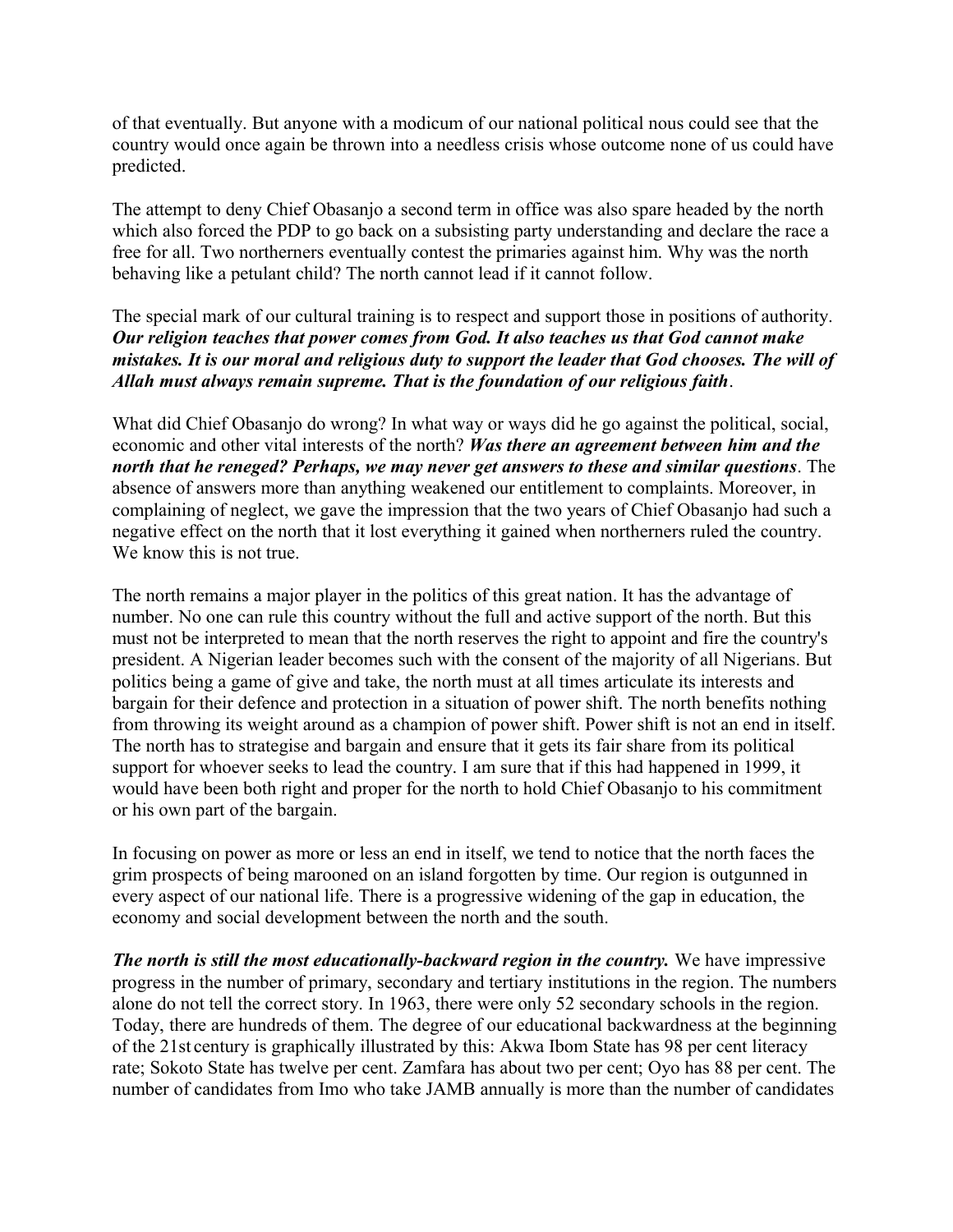from six northern states put together. Only about ten to fifteen per cent of our secondary school leavers gain admission into universities through JAMB. Even if you add the number of students who make it through preliminary programmes, the figure remains very low compared to the south where between sixty and 80 per cent of the students gain admission. In most of the tertiary institutions in the north, southern students outnumber northern students by as much as three to one.

This is a recipe for disaster waiting to happen to the north. In effect, it means that we shall continue to depend on either other regions or foreigners for our manpower needs. It takes something away from our sense of independence.

We cannot expect to compete socially and economically with other regions with limited manpower resources. In his days, the Sardauna committed a full one-third of the annual budget of the regional government to education. He initiated crash training programmes to raise the first crop of our technocrats and educationists. The Kano School of Hygiene became an emergency medical college for the training of northern doctors. Some of our first generation of doctors were products of this school. It achieved its purpose. The manpower challenge is a major challenge for us. A dependent region is a powerless region. If, for every northern professor the south has fifty, no one needs to be told how truly bad the situation is for us.

Our educational backwardness now reflects comprehensively in the capacity of the north to compete with the south. The telecommunication industry is one of the fastest growing and certainly, the most powerful in the world. The so-called GSM revolution has transformed the nation's communication landscape. But the north is not even a medium player in this vital industry. The entire industry is firmly in the hands of southerners. I leave you to think of the implications for this region.

The north is not even a medium player in the banking industry either. The support of the banking industry is critical to economic, social and industrial development. How can our business men and women and our industrialists compete with their southern counterparts in the absence of the support of the banking system?

Our situation in the news media industry is no different. From the electronic to the print media, the north is fatally out-gunned. The south, particularly the Lagos-Ibadan axis is saturated with electronic and print media where individuals own these vitals organs of public information. There is no major government or privately-owned newspaper or news magazine in the entire north. *The New Nigerian, which was once the most authoritative newspaper in the country, is hardly the newspaper we used to know and cherish and which alone took on southern parts in the defence of northern and national interests. Under-funded and under-staffed, we cannot expect the newspaper to do much better than it is doing now. Where are The Reporter and The Democrat today? They are defunct. We are left with The Trust group of newspapers which are doing their commendable best to let the northern voice be heard.*

Is there something, I wonder, that makes it impossible for newspapers to survive in this part of the country? Perhaps, the answer lies in our stubborn refusal to appreciate the role that the news media play in the development of societies and in the contest for power, particularly in a